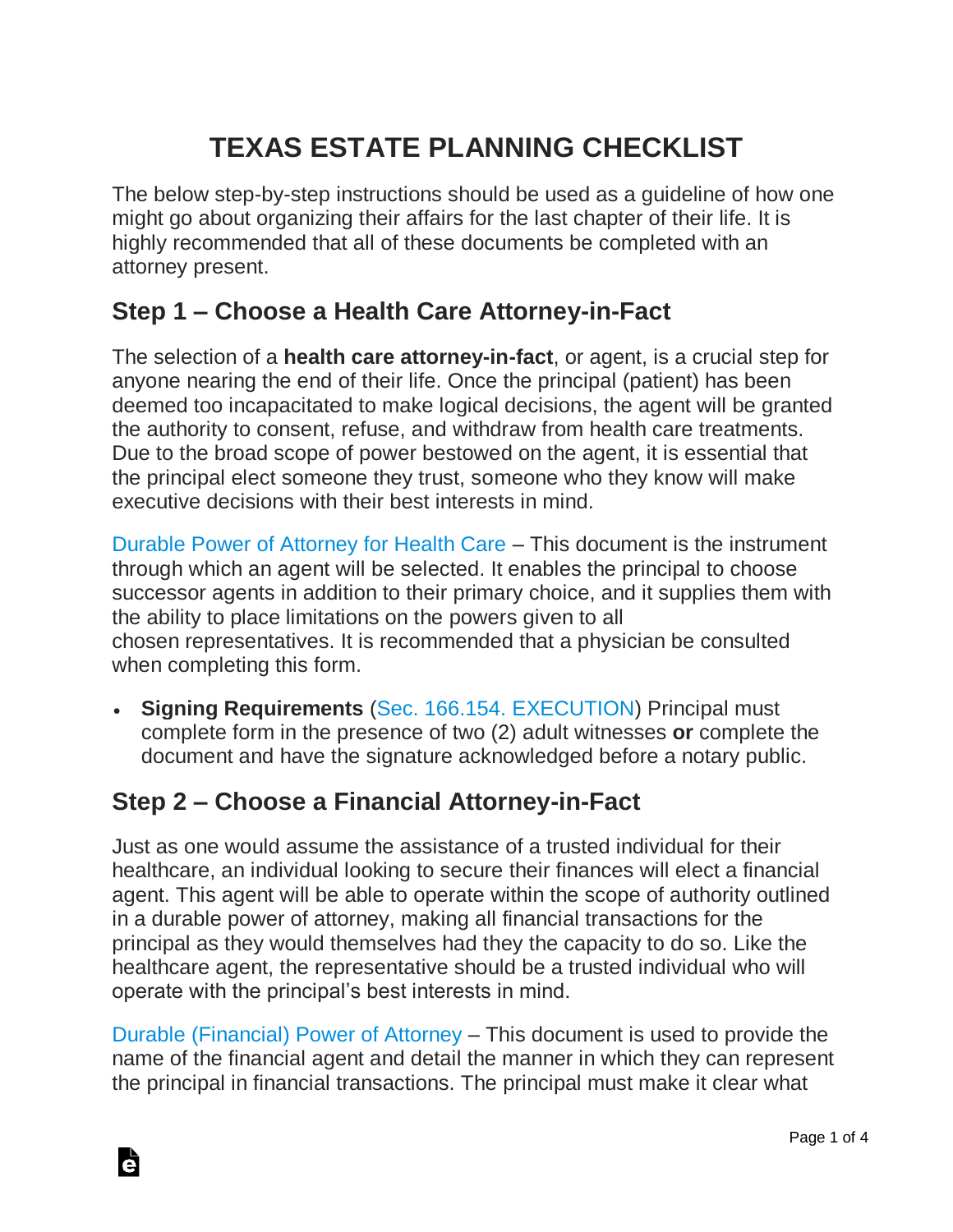transactions they authorize the agent to carry out as well as the effective date of the legal instrument.

• **Signing Requirements** [\(Sec. 751.0021. REQUIREMENTS OF DURABLE](https://statutes.capitol.texas.gov/Docs/ES/htm/ES.751.htm#751.0021)  [POWER OF ATTORNEY\)](https://statutes.capitol.texas.gov/Docs/ES/htm/ES.751.htm#751.0021) – Must be signed by the principal and the signature acknowledged by a State official authorized to take oaths and acknowledgments.

#### **Financial Powers Allowed:**

- Real property transactions;
- Tangible personal property transactions;
- Stock and bond transactions;
- Commodity and option transactions;
- Banking and other financial institution transactions;
- Business operating transactions;
- Insurance and annuity transactions;
- Estate, trust, and other beneficiary transactions;
- Claims and litigation;
- Personal and family maintenance;
- Benefits from social security, Medicare, Medicaid, or other governmental programs
- or civil or military service;
- Retirement plan transactions;
- Tax matters

#### **Step 3 – Prepare Current Assets List**

In preparation for the division of one's estate, it is wise to comprise a list of personal property and assets, as well as stakes in business entities and bank accounts. This preliminary bit of organization can be helpful to the owner in delineating the distribution of the estate to beneficiaries, and useful to any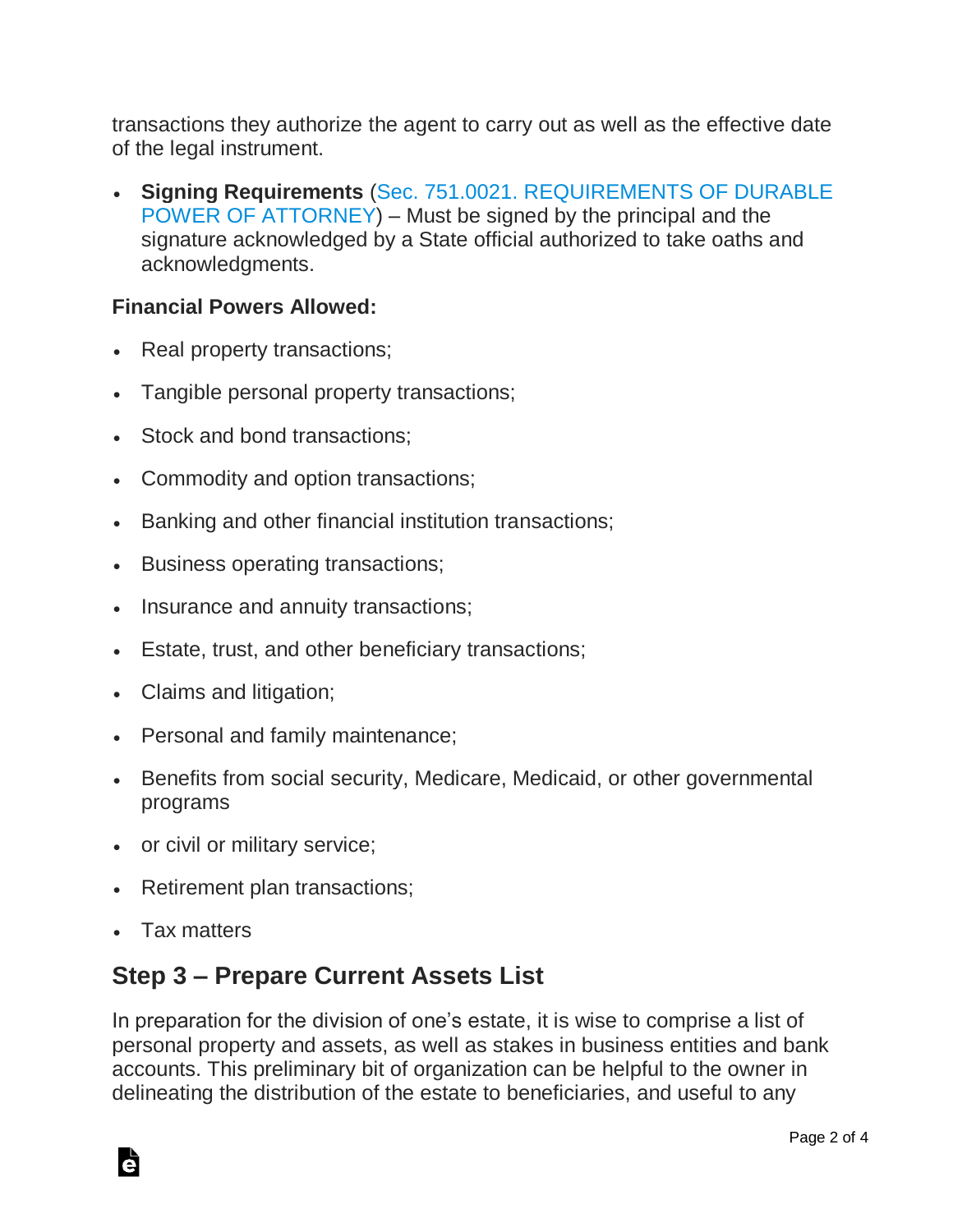financial agents or individuals working alongside the owner to ensure that all items have been accounted for when it comes time to transfer ownership. A [Current Assets List](https://eforms.com/estate-planning/current-assets-list/) template can be useful in getting the ball rolling.

# **Step 4 – Identify Beneficiaries**

The individuals named in an estate planning instrument who are predetermined to receive a portion of the principal's estate are called the beneficiaries. These are often immediate family members but can also be close friends and business associates. When planning for one's death, it is wise to establish, while of sound mind, who will receive what percentage of the estate. These individuals should then be contacted and notified of their future inheritance.

# **Step 5 – Draft a Living Trust/Last Will and Testament**

There are two (2) principal legal instruments used to communicate the deceased's wishes for estate administration; a Last Will and Testament, and a Living Trust. It is not uncommon to use both or either of these documents as they are both functional tools in delivering assets and property to beneficiaries.

[Last Will and Testament \('Will'\)](https://eforms.com/wills/texas-last-will-and-testament-template/) – A Last Will and Testament is a document specifically designed to provide instructions on how an individual would like their estate to be handled following their death. For this reason, it is considered the most important component of any estate plan. Even if a Living Trust is employed to divide the majority of the estate, it is wise to include a Pour-Over Will to account for anything the testator may have forgotten. A Last Will and Testament must pass through probate before beneficiaries will receive their estate percentage.

- **Signing Requirements** [\(Sec. 251.051. WRITTEN, SIGNED, AND](https://statutes.capitol.texas.gov/Docs/ES/htm/ES.251.htm)  [ATTESTED\)](https://statutes.capitol.texas.gov/Docs/ES/htm/ES.251.htm) – A Will must be signed by the Testator and two (2) witnesses of at least fourteen (14) years of age.
	- [Living Trust \(Revocable\)](https://eforms.com/living-trust/tx/texas-revocable-living-trust-form/) A Revocable Living Trust is also an estate planning device; however, it differs in certain key aspects from a Will. The primary benefit is that the document will not have to pass through a lengthy probate process before the assets can be transferred to the name beneficiaries. Instead, an individual with the title of successor trustee (named within the document) will be responsible for administering the grantor's (creator of trust) estate following their death.